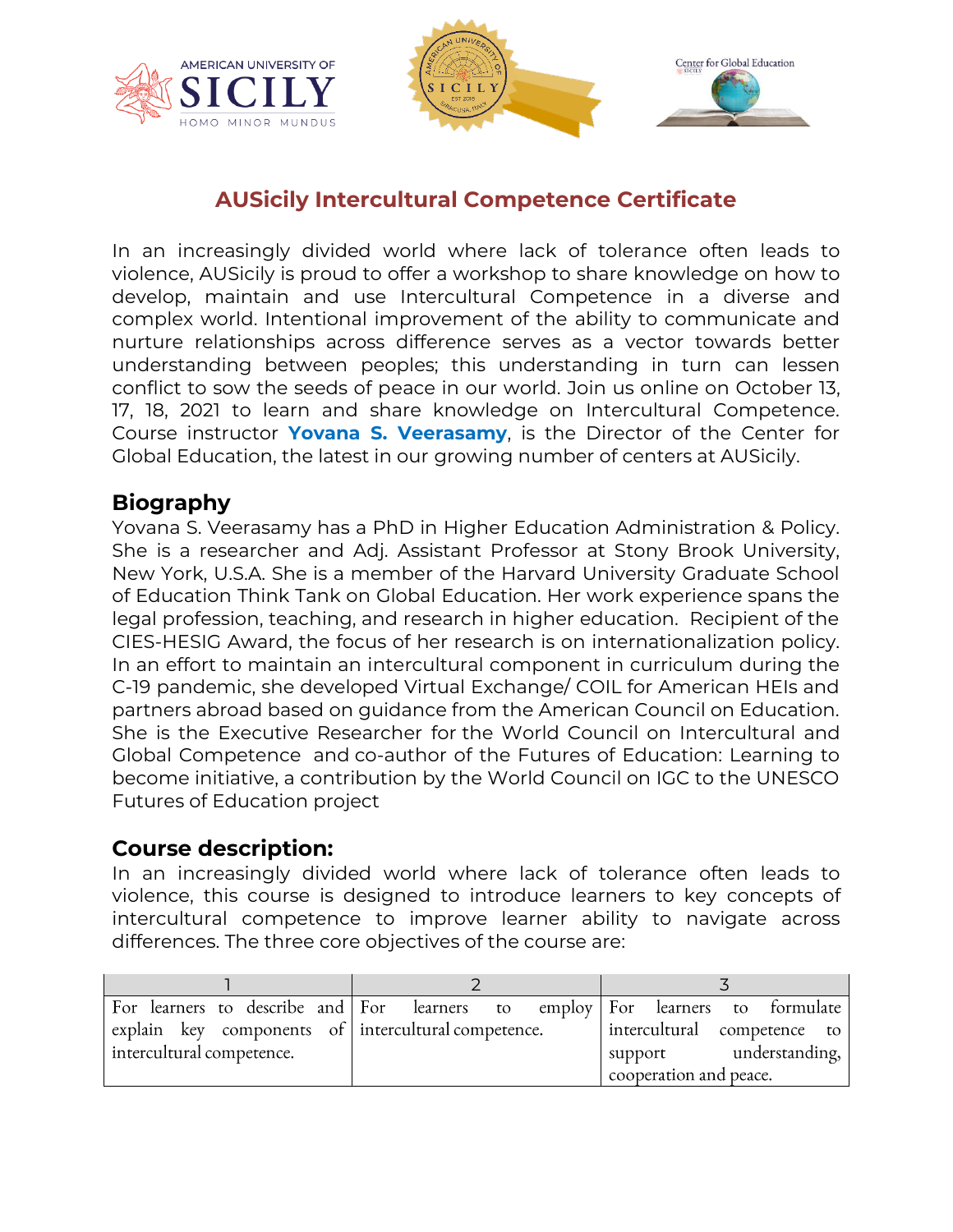



This course is intended for a broad audience interested in developing competence that leads to tolerance and acceptance across difference. The course is designed to benefit members of a wide community from Educators, Administrators in Education (all levels), corporate personnel, policymakers, members of Non-profit organizations and any person interested in advancing intercultural understanding.

**Prerequisite:** English proficiency **How many people**: 10 – 20 Synchronous Meeting 1, October 13, 2021 (4 pm – 7:30 pm) Synchronous Meeting 2, October 17, 2021 (4 pm – 6:30 pm) Synchronous Meeting 3, October 18, 2021 (4 pm – 6:30 pm)

## **AUSicily Intercultural Competence Certificate – 25 hours**

| Course outline                                   | Expected Time 25 hours Total     |
|--------------------------------------------------|----------------------------------|
| Introductions                                    | 3.5 hours                        |
| 2. Lecture: Definitions & Terminology            | Synchronous online               |
|                                                  | 13 of October 4 pm - 7:30 pm     |
| 3. <b>Course work:</b> Research & Application of | 9 hours                          |
| principles                                       | Asynchronous online - DB         |
| 4. Course work: Develop course Content,          | 7.5 hours                        |
| Outcome & Assessment based on your               | Asynchronous online              |
| field of work or area of interest                |                                  |
| 5. Course Assessment: Presentation and           | 2.5 hours                        |
| feedback                                         | $17th$ of october                |
|                                                  | $4 \text{ pm} - 6:30 \text{ pm}$ |
| 6. <b>Course Assessment:</b> Presentation and    | 2.5 hours                        |
| feedback                                         | Synchronous online               |
|                                                  | 18 <sup>th</sup> of october      |
|                                                  | $4 \text{ pm} - 6:30 \text{ pm}$ |

By signing up for this course you consent to your contributions being collected as data for future studies on IC to help improve the concept and its application.

Registrants undertake to be respectful of each other and their opinions and undertake to exchange ideas in an ethical manner.

**Yovana S.Veerasamy PhD Director, Center for Global Education American University of Sicily**